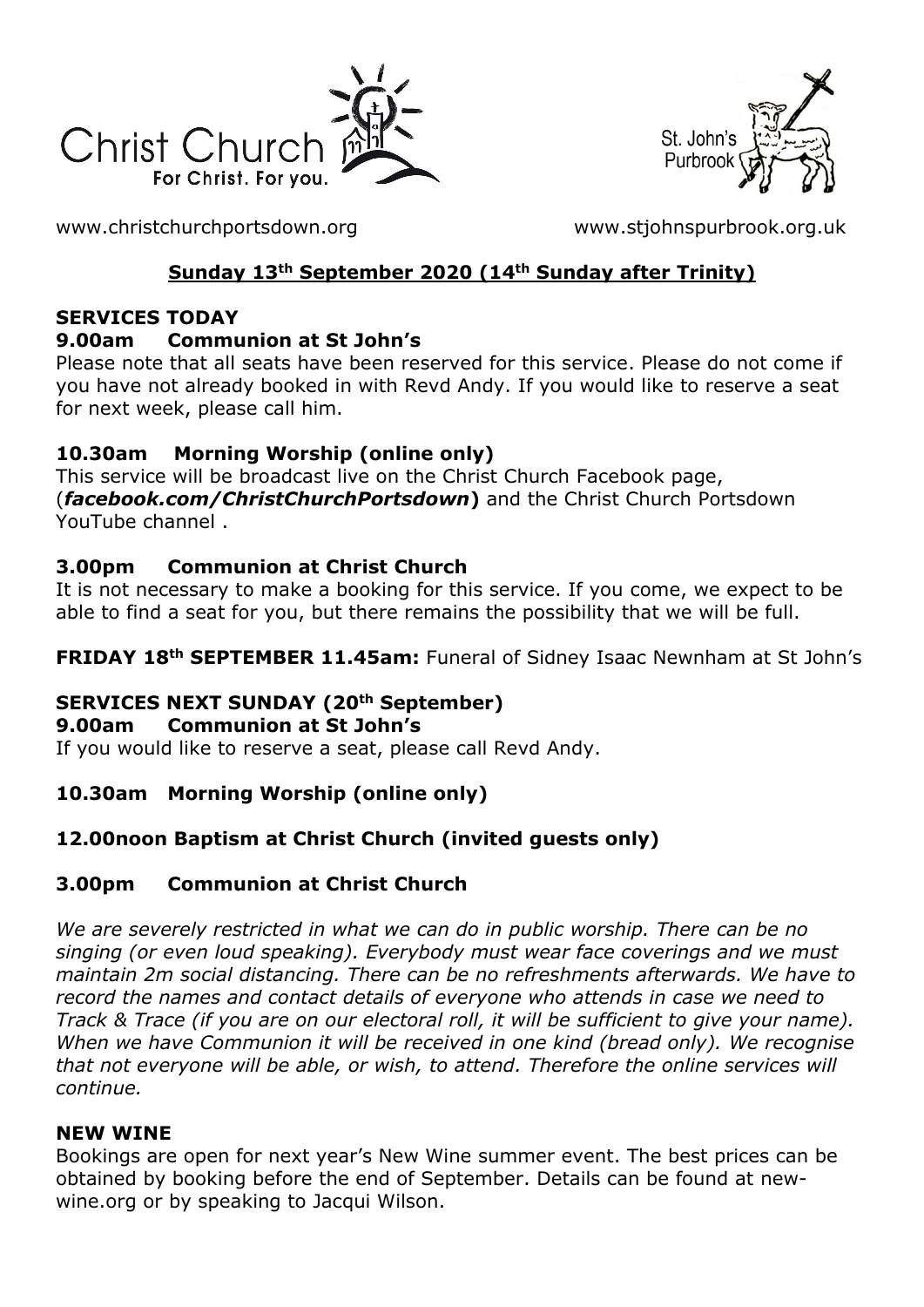#### **HARVEST**

We will be celebrating Harvest Festival at all 3 services on Sunday 27<sup>th</sup> September. In previous years Christ Church has collected goods for The Roberts Centre and All Saints Hostel. Both organisations have requested donations again. If you are able to, please bring food items in **tins or packets** (NO FRESH PRODUCE) or toiletries (new items only) to:

- The Communion Service at Christ Church on Thursday 24<sup>th</sup> at 10.00am
- Christ Church on Friday 25<sup>th</sup> between 2.00 and 5.00pm
- Christ Church on Saturday 26<sup>th</sup> between 10.00am and 12.00.
- Purbrook Vicarage on any day before 27<sup>th</sup> September (you may like to ring to check that someone will be in)

THE **ORDINATION OF MATT GROVE** as Deacon will take place at Christ Church on Saturday 10<sup>th</sup> October at 11.30am. Attendance will be severely limited, but we hope to stream the service online.

| <b>CONTACTS</b>                     |                                                                                                        |
|-------------------------------------|--------------------------------------------------------------------------------------------------------|
| <b>Vicar</b>                        | <b>Revd Andy Wilson</b> (day off Monday)<br>vicar@christchurchportsdown.org<br>purbrookvicar@gmail.com |
| <b>Associate</b><br><b>Minister</b> | <b>Revd Laura Cameron</b><br>revdlauracameron@gmail.com                                                |
| <b>Curate</b>                       | <b>Matt Grove</b><br>matt.grove@christchurchportsdown.org                                              |
| Churchwarden<br><b>SJP</b>          | <b>Bill Jeffery</b><br>purbrookchurch@gmail.com                                                        |
| <b>Churchwarden</b><br><b>CCP</b>   | <b>Stephen Anderson</b><br>stephen.anderson@christchurchportsdown.org                                  |
| Administrator                       | <b>Emma Evans</b><br>parish.office@christchurchportsdown.org                                           |
| <b>Hall Manager</b><br><b>CCP</b>   | Jacqui Wilson<br>hall.manager@christchurchportsdown.org                                                |
| Website                             | <b>Matt Doe</b><br>webmaster@christchurchportsdown.org                                                 |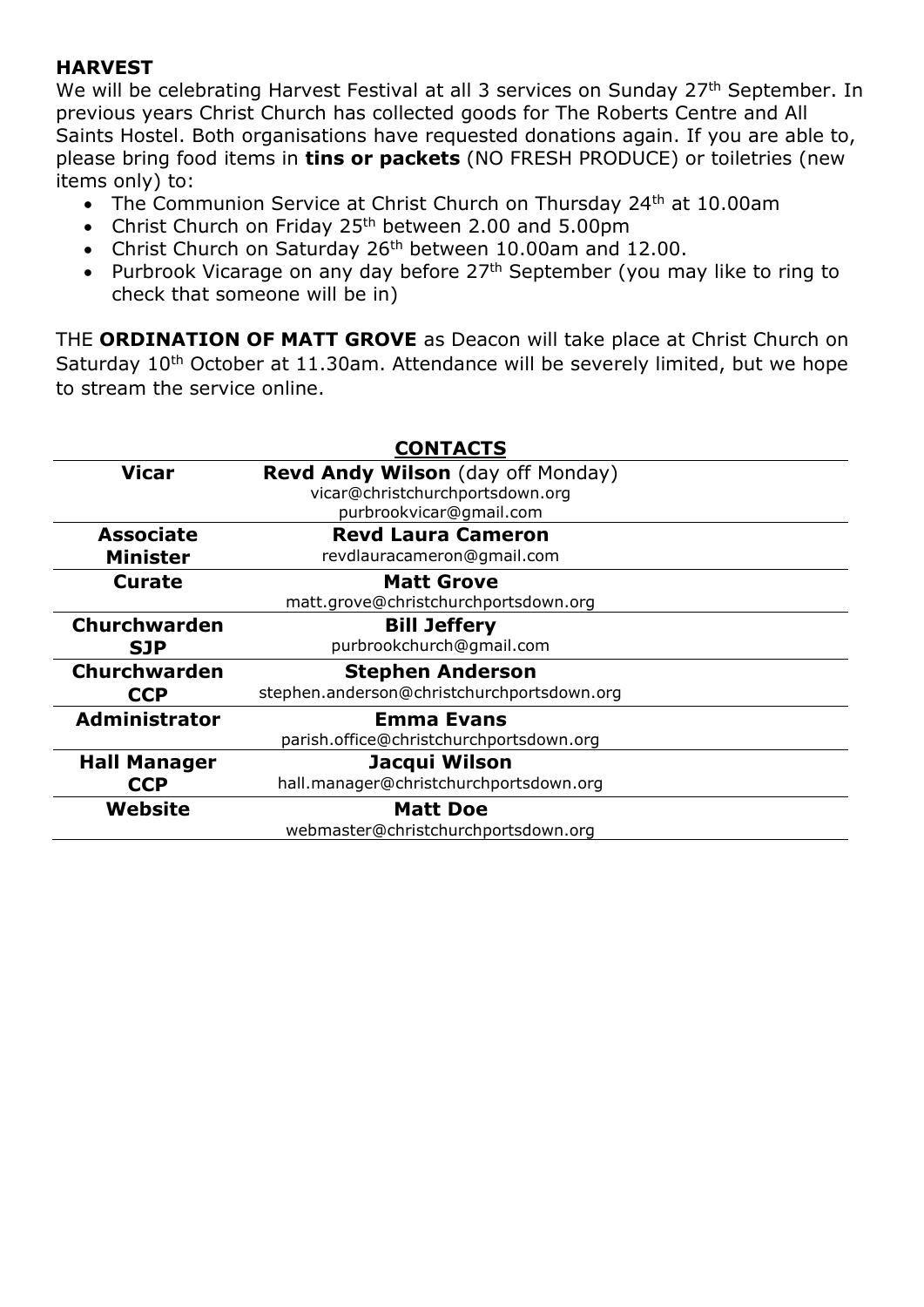### **Sunday 13 September 14th Sunday after Trinity**

# **COLLECT**

Merciful God, your Son came to save us and bore our sins on the cross: may we trust in your mercy and know your love, rejoicing in the righteousness that is ours through Jesus Christ our Lord. Amen.

### **Exodus 14:19–31**

 $19$  The angel of God who was going before the Israelite army moved and went behind them; and the pillar of cloud moved from in front of them and took its place behind them. <sup>20</sup> It came between the army of Egypt and the army of Israel. And so the cloud was there with the darkness, and it lit up the night; one did not come near the other all night. <sup>21</sup> Then Moses stretched out his hand over the sea. The Lord drove the sea back by a strong east wind all night, and turned the sea into dry land; and the waters were divided.  $22$  The Israelites went into the sea on dry ground, the waters forming a wall for them on their right and on their left.  $23$  The Egyptians pursued, and went into the sea after them, all of Pharaoh's horses, chariots, and chariot drivers. <sup>24</sup> At the morning watch the Lord in the pillar of fire and cloud looked down upon the Egyptian army, and threw the Egyptian army into panic.  $25$  He clogged their chariot wheels so that they turned with difficulty. The Egyptians said, 'Let us flee from the Israelites, for the Lord is fighting for them against Egypt.<sup> $\prime$  26</sup> Then the Lord said to Moses, 'Stretch out your hand over the sea, so that the water may come back upon the Egyptians, upon their chariots and chariot drivers.<sup>' 27</sup> So Moses stretched out his hand over the sea, and at dawn the sea returned to its normal depth. As the Egyptians fled before it, the Lord tossed the Egyptians into the sea.  $28$  The waters returned and covered the chariots and the chariot drivers, the entire army of Pharaoh that had followed them into the sea; not one of them remained. <sup>29</sup> But the Israelites walked on dry ground through the sea, the waters forming a wall for them on their right and on their left.  $30$  Thus the Lord saved Israel that day from the Egyptians; and Israel saw the Egyptians dead on the seashore.  $31$  Israel saw the great work that the Lord did against the Egyptians. So the people feared the Lord and believed in the Lord and in his servant Moses.

### **Psalm 114**

 $1$  When Israel came out of Egypt, the house of Jacob from a people of a strange tongue, <sup>2</sup> Judah became his sanctuary, Israel his dominion.  $3$  The sea saw that, and fled; Jordan was driven back. <sup>4</sup> The mountains skipped like rams, the little hills like young sheep. <sup>5</sup> What ailed you, O sea, that you fled? O Jordan, that you were driven back? <sup>6</sup> You mountains, that you skipped like rams, you little hills like young sheep?  $7$  Tremble, O earth, at the presence of the Lord, at the presence of the God of Jacob, <sup>8</sup> Who turns the hard rock into a pool of water, the flint-stone into a springing well.